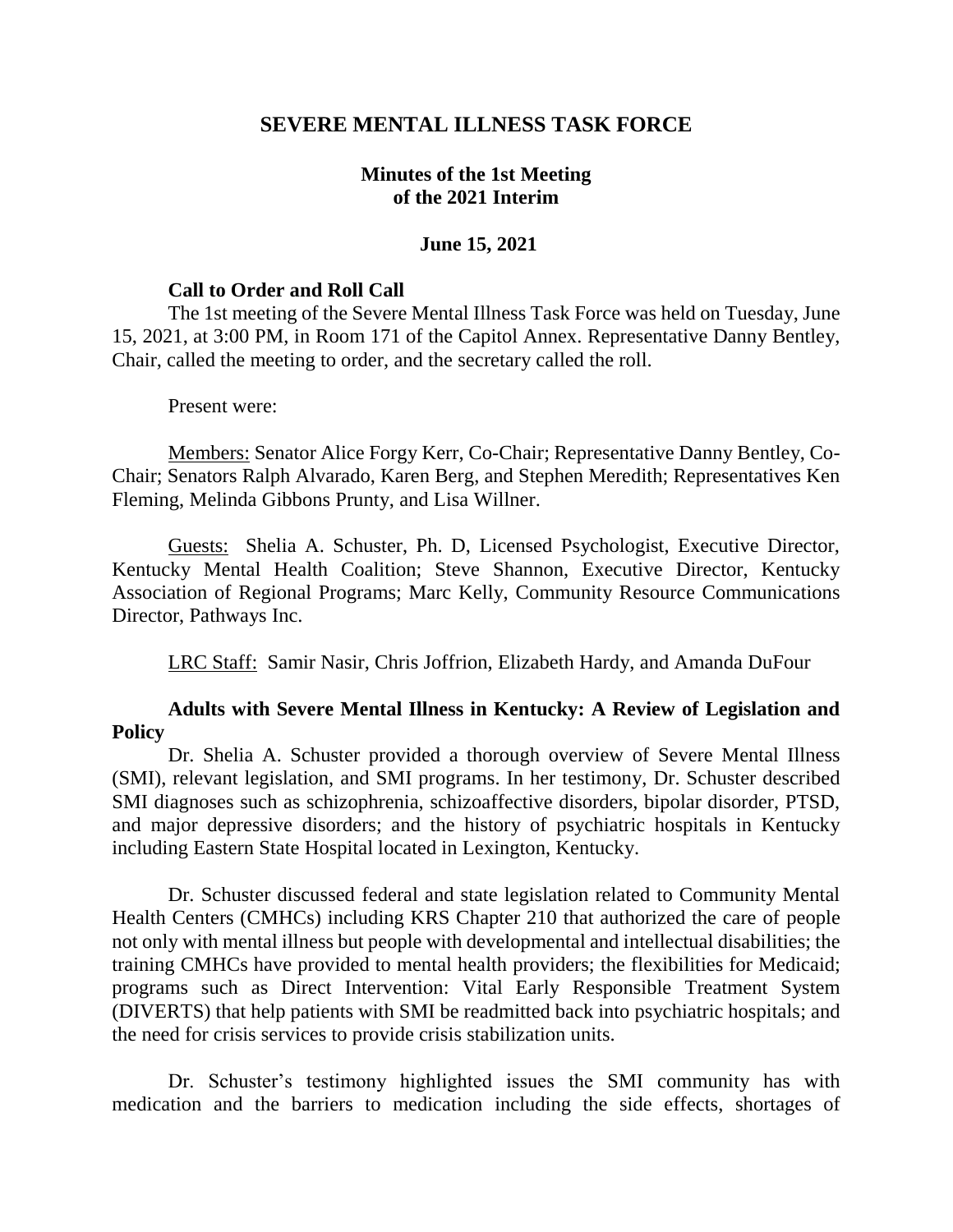psychiatrists and child psychiatrists, and the challenges with prior authorization for Managed Care Organizations (MCOs).

Dr. Schuster discussed a bill sponsored by Representative Fleming in 2018 that centralized credentialing and Senate Bill 55, sponsored by Senator Meredith in 2021, to eliminate copays for Medicaid and inpatient psychiatric hospital care. KRS Chapter 202A was enacted in 1982 to provide the involuntary commitment of an individual to inpatient psychiatric evaluation.

An additional issue Dr. Schuster highlighted is the "revolving door" in the SMI community. This refers to individuals who are in and out of hospitals, jails, the court system, and can sometimes end in suicide.

Dr. Schuster discussed Tim's Law, noting that compared to other states, Kentucky has the strictest criteria for assisted outpatient treatment program. She explained the multiyear Substance Abuse and Mental Health Services Administration (SAMHSA) grant was appropriated to the Kentucky Department of Behavioral Health which will provide funding for CMHCs in western Kentucky but noted more funding would be required to implement Tim's Law statewide.

Dr. Schuster also discussed a program called Crisis Intervention Team (CIT). Kentucky constructed the CIT program based off a model in Memphis, Tennessee. The court system has also tried to respond to these problems by establishing four Mental Health Courts.

Dr. Schuster explained the issue of individuals with SMI receiving the death penalty. Kentucky outlaws the death penalty for juveniles and those with intellectual disabilities.

According to Dr. Schuster, housing is also a problem for individuals with SMI. Medicaid does not support housing or community-based residential beds. If appropriate housing is not provided for these individuals, they often end up back in jails, the hospital, or homeless, etc.

In response to Senator Kerr, Dr. Schuster stated that most mental health professionals are paid less than other specialty doctors. Many Comp Care Centers cannot afford to hire a psychiatrist. Senator Alvarado also responded to Senator Kerr by stating that there are on average about 15 million people with SMI in the United States while there are only 30,000 psychiatrists.

Senator Alvarado commented that as a primary care doctor, he has become accustomed to examining patients that have mild to moderate psychiatric illnesses because of the lack of mental health professionals. He also discussed a program established at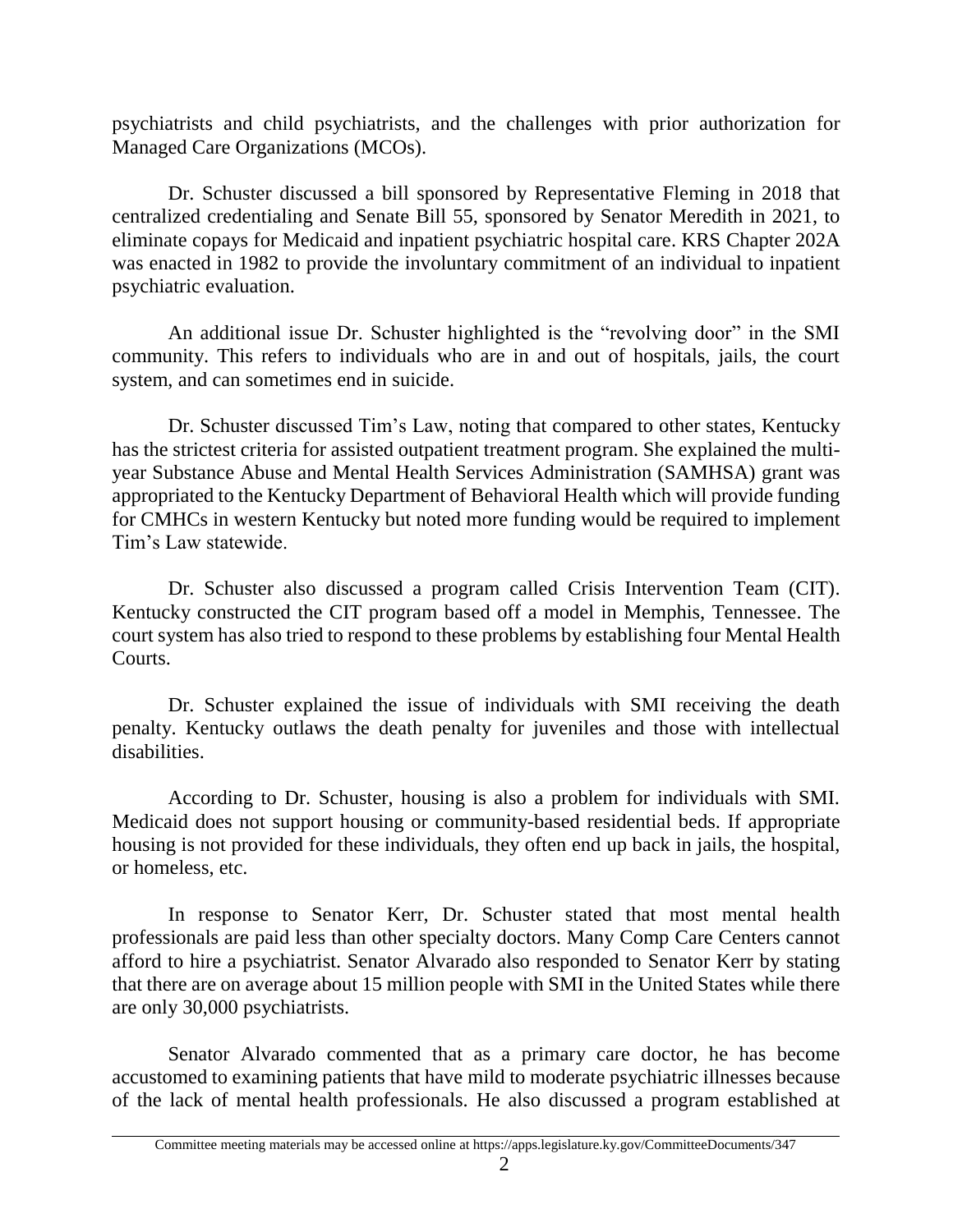University of California Irvine. The program trains rural health providers to deal with SMI issues and the California General Assembly has dedicated funds to this program. According to Senator Alvarado, the major reason primary care doctors do not manage patients with SMI is liability fears, such as suicide. According to statistics from around four to five years ago, he explains that there were only 59 child psychiatrists in Kentucky, and around half only took cash payments. He said many mental health professional do not want to deal with insurance due to the stress and paperwork. Homelessness is an issue in the SMI community, and Senator Alvarado stated that gaining access to long-term care beds in hospitals such as Eastern State would be helpful.

Representative Willner commented that because of the ongoing unemployment crisis, homelessness is a growing issue in Kentucky. She stated that she recently heard a statistic that the SMI population is more likely around 50 to 60 percent of the houseless population rather than the two to four percent mentioned in Dr. Schuster's presentation.

In response to Representative Fleming, Dr. Schuster stated that she would make her comments available and provide a resource and reference list for task force members by the next interim meeting. She also explained that the focus needs to be on increasing the reimbursements for mental health professionals from Medicaid for their services. For example, nurse practitioners are paid 75 percent of what a physician would be paid for the same service.

Senator Berg commented that the problem to access of care is not only with people who do not have resources, but people who are also fully insured. She had an experience with a child discharged from a hospital with two weeks of medications, instructions, and a phone number to reach out to psychiatrist. Not only could the psychiatrist not see the child for four months, but also did not accept any insurance. She went on to say that when trying to personally get reimbursed for paying for mental health services out-of-pocket, that she was met with barriers. In response to Senator Berg's question, Dr. Schuster explained that there are research results from the cost of providing a year's care to someone with SMI as opposed to the cost of incarcerating them for a year and the savings are significant.

In response to Representative Gibbons Prunty, Dr. Schuster stated that yes, the single formulary for MCOs will have all the medications needed and be the same for everybody. She also explained that the Medicaid Housing Wavier could be written to include a residential option. A happy medium would be to have these individuals out in the community but when they need to go to the hospital they need to stay until they are stabilized, which would usually take longer than 72 hours.

Senator Meredith commented that the solution to these issues are funding for services. The state would need to reallocate resources to pay for better mental health services. Senator Meredith stated that he believes Kentucky does not need higher taxes or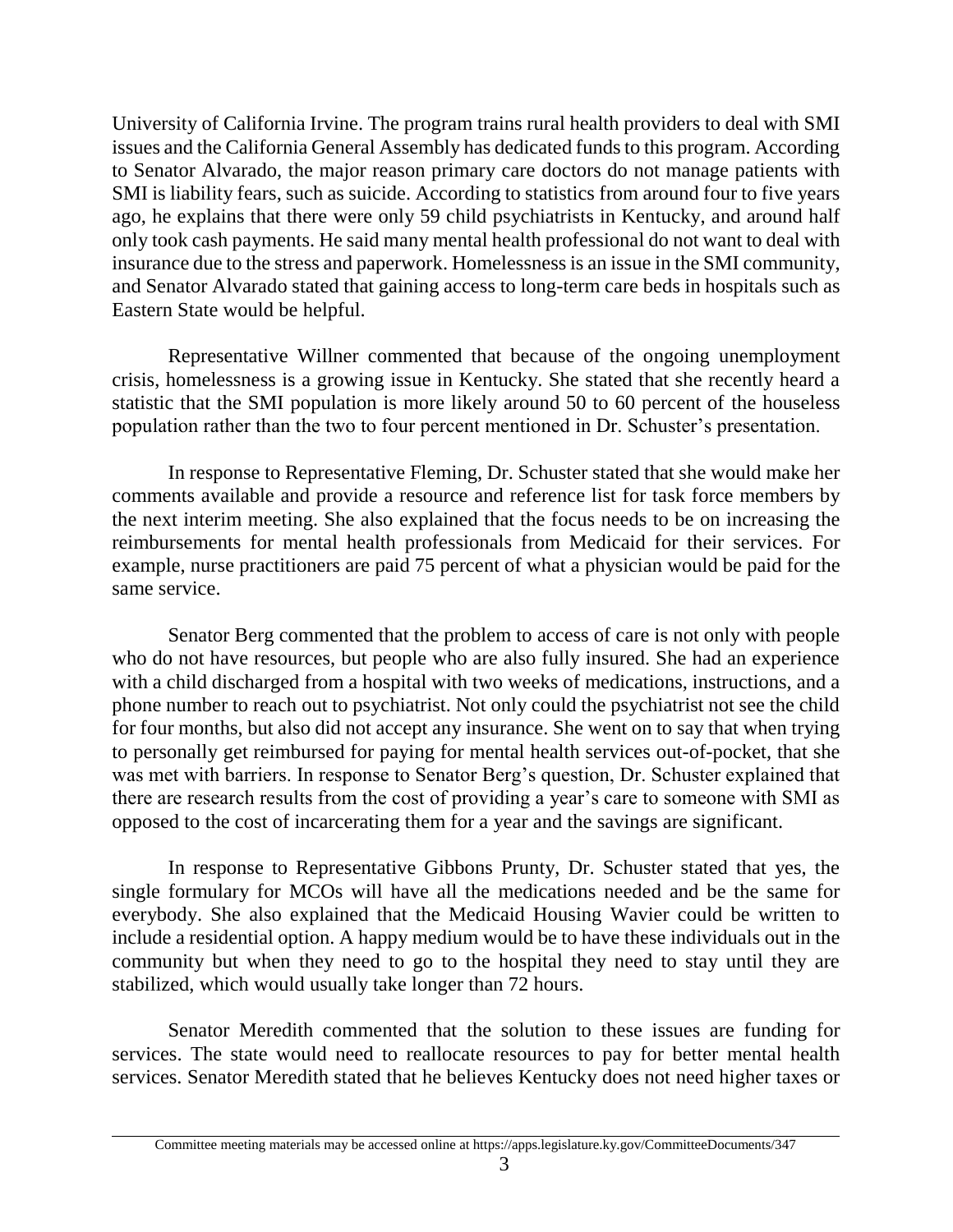higher health insurance premiums if funding could be reallocated to assist the mental health community.

# **An Analysis of Barriers and Access to Resources for Individuals with Severe Mental Illness**

Marc Kelly discussed with the task force the barriers for individuals with SMI in rural Kentucky. One barrier is the shortage of mental health professionals. Another barrier is acceptability and the stigma surrounding mental health because often in rural areas everybody is familiar with one another. Advocates in the mental health community have been attempting to fight this stigma.

Next, Mr. Kelly discussed the barriers that come with involuntary hospitalization. It involves many systems to involuntarily commit an individual, including the community mental health system, county attorney, petitioner, sheriff's department, qualified mental health professional from the community health center, and it typically involves an emergency room visit.

It has been helpful to rural areas in Kentucky that COVID-19 brought the ability to use telehealth. Often times, people with SMI do not keep appointments, but access to telehealth has decreased those rates.

Mr. Kelly discussed the importance of targeted case management and how it is the core of the all treatment for individuals with SMI. It is required by the state through a contract that targeted case management services be provided to each person that is discharged from the state hospital.

Lastly, Mr. Kelly discussed the increasing amount of providers in and outside of the mental health community that will no longer take Medicaid. Medicaid can be an administrative burden, because according to providers, it requires too much staff and time.

In response to Senator Berg, Mr. Kelly stated that yes, they are working on collecting data regarding the effectiveness of targeted case management. He also stated that he believes targeted care management is vital service that can be overlooked. Senator Berg also commented that many people with a duel diagnoses of SMI and substance abuse disorder will not recover if both diagnoses are not treated concurrently.

Senator Alvarado commented that the statistics for Kentucky's total number of psychiatrists is about 8 psychiatrists for every 100,000 residents. He also discussed his own experiences with low reimbursement from Medicaid. In response to Senator Alvarado's question, Mr. Kelly replied yes, they are exploring options in regards to finding a psychiatrist offsite, but there is concern of continuity of care. Mr. Kelly also stated that many individuals are covered by Medicare, which do not cover targeted case management. Medicare only allows billing for licensed clinical social workers.

Committee meeting materials may be accessed online at https://apps.legislature.ky.gov/CommitteeDocuments/347